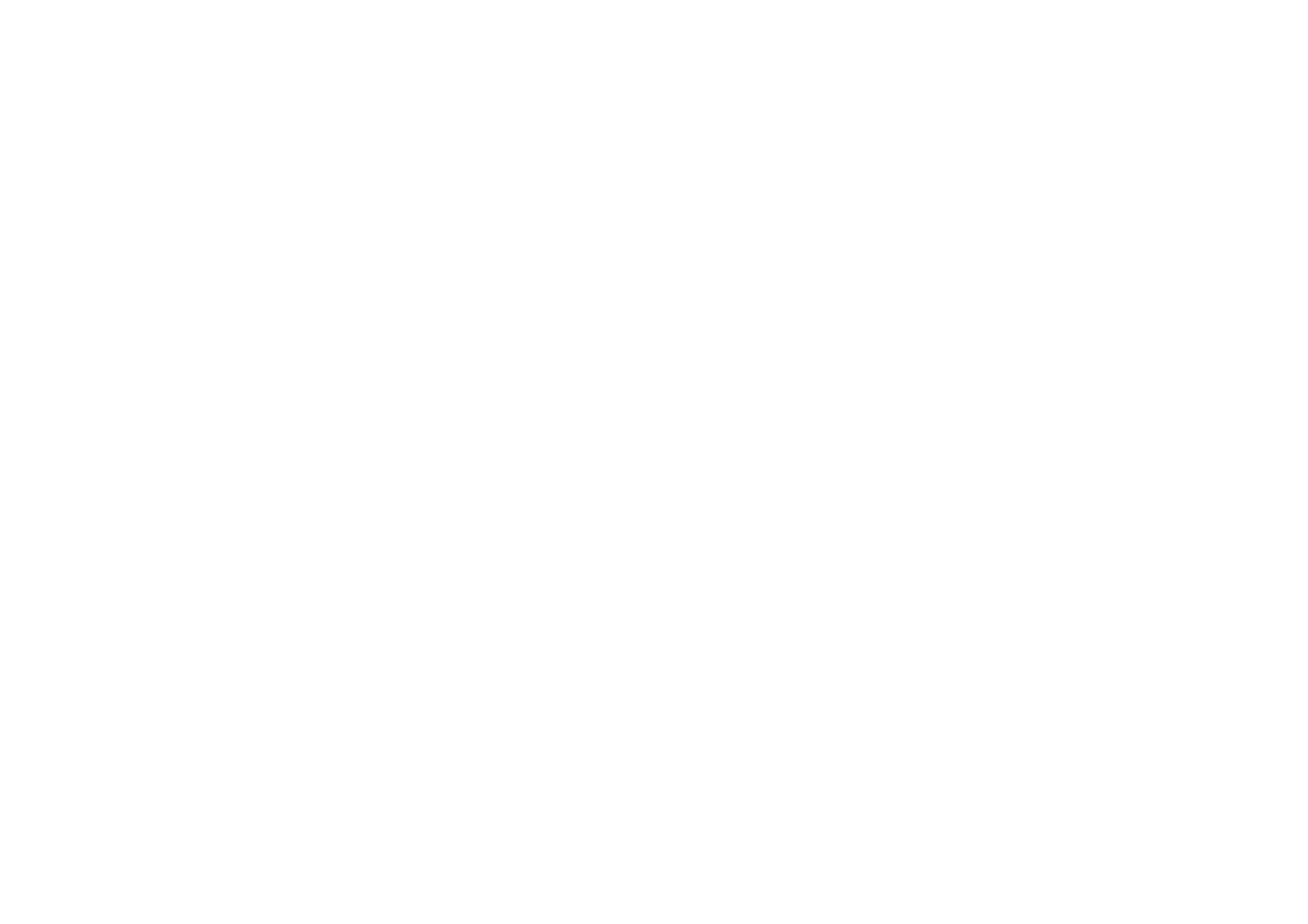| <b>Body Name</b>                  | <b>Payment Date</b> | Transaction<br><b>No</b> | Invoice<br>Number | Amt Paid (£'s)              | <b>Supplier Name</b>                  | <b>Expense Area</b>        | Expense<br><b>Type</b> | <b>Expense Type Description</b>    | <b>Extended Description</b>                | Grants to<br>Voluntary,<br>Community<br>and Social<br>Enterprise<br>Organisatio<br>ns |
|-----------------------------------|---------------------|--------------------------|-------------------|-----------------------------|---------------------------------------|----------------------------|------------------------|------------------------------------|--------------------------------------------|---------------------------------------------------------------------------------------|
| <b>Rother District</b>            |                     |                          |                   |                             |                                       | Community &                |                        | Premises-Repairs, Mtce,            |                                            |                                                                                       |
| Council                           | 14/02/2018          | 1293911                  | 25                | 2,992.67 Alfa Electric Ltd  |                                       | Economy                    |                        | 20110 Refurbishment                | <b>Repairs - Electrical Works</b>          |                                                                                       |
| <b>Rother District</b>            |                     |                          |                   |                             |                                       | Community &                |                        | Premises-Repairs, Mtce,            |                                            |                                                                                       |
| Council                           | 14/02/2018          | 1293912                  | 26                | 1,796.95 Alfa Electric Ltd  |                                       | Economy                    |                        | 20110 Refurbishment                | Repairs - Electrical Works                 |                                                                                       |
| <b>Rother District</b><br>Council | 14/02/2018          | 1293888                  | 27                | 11,040.17 Alfa Electric Ltd |                                       | Finance & Welfare          |                        | 89200 DFG Assistance               | <b>Disabled Facilities Grant</b>           |                                                                                       |
| <b>Rother District</b>            |                     |                          |                   |                             |                                       |                            |                        |                                    |                                            |                                                                                       |
| Council                           | 14/02/2018          | 1293928                  | 28                | 1,284.30 Alfa Electric Ltd  |                                       | Finance & Welfare          |                        | 89200 DFG Assistance               | <b>Disabled Facilities Grant</b>           |                                                                                       |
| <b>Rother District</b>            |                     |                          |                   |                             |                                       | Community &                |                        | Premises-Repairs, Mtce,            |                                            |                                                                                       |
| Council                           | 21/02/2018          | 1294074                  | 29                | 1,005.48 Alfa Electric Ltd  |                                       | Economy                    |                        | 20110 Refurbishment                | <b>Heating Maintenance</b>                 |                                                                                       |
| <b>Rother District</b>            |                     |                          |                   |                             |                                       |                            |                        |                                    |                                            |                                                                                       |
| Council                           | 22/02/2018          | 1294005                  | 30                | 2,357.65 allpay.net Ltd     |                                       | Finance & Welfare          |                        | 40710 Fees and Charges             | Allpay Card/Rep/Let Chrg - Vatable         |                                                                                       |
| <b>Rother District</b>            |                     |                          |                   |                             |                                       | Environmental              |                        |                                    |                                            |                                                                                       |
| Council                           | 07/02/2018          | 1293516                  | 31                |                             | 3,407.51 Animal Wardens Ltd           | Health                     |                        | 50530 Other Third Party Payments   | Service fee paid to Third Parties          |                                                                                       |
| <b>Rother District</b>            |                     |                          |                   |                             |                                       | Environmental              |                        |                                    |                                            |                                                                                       |
| Council                           | 07/02/2018          | 1293518                  | 32                |                             | 3,887.40 Animal Wardens Ltd           | Health                     |                        | 50530 Other Third Party Payments   | Service fee paid to Third Parties          |                                                                                       |
| <b>Rother District</b>            |                     |                          |                   |                             |                                       | ICT & Customer             |                        | Computer Equip Maintenance (IT     |                                            |                                                                                       |
| Council<br><b>Rother District</b> | 21/02/2018          | 1293825                  | 33                | 816.00 Arcool Ltd           |                                       | Services                   |                        | 41100 ONLY)                        | IT EQUIP MAINT - Air Conditioning          |                                                                                       |
| Council                           | 14/02/2018          | 1293925                  | 34                |                             | 6,434.78 Bathe in Safety Ltd          | Finance & Welfare          |                        | 89200 DFG Assistance               | <b>Disabled Facilities Grant</b>           |                                                                                       |
| <b>Rother District</b>            |                     |                          |                   |                             |                                       |                            |                        |                                    |                                            |                                                                                       |
| Council                           | 14/02/2018          | 1293927                  | 35                |                             | 5,221.57 Bathe in Safety Ltd          | Finance & Welfare          |                        | 89200 DFG Assistance               | <b>Disabled Facilities Grant</b>           |                                                                                       |
| <b>Rother District</b>            |                     |                          |                   |                             |                                       |                            |                        |                                    |                                            |                                                                                       |
| Council                           | 14/02/2018          | 1293994                  | 36                |                             | 23,490.17 Beckley Parish Council      | Finance & Welfare          |                        | 89110 Community Projects Grants    | Community Grant-New play area              | Yes                                                                                   |
| <b>Rother District</b>            |                     |                          |                   |                             |                                       |                            |                        |                                    |                                            |                                                                                       |
| Council                           | 07/02/2018          | 1293702                  | 37                |                             | 6.00 Bevan Brittan LLP                | Corporate Core             |                        | 50530 Other Third Party Payments   | <b>CLIENT Joint Waste procurement Cost</b> |                                                                                       |
| <b>Rother District</b>            |                     |                          |                   |                             |                                       |                            |                        |                                    |                                            |                                                                                       |
| Council                           | 07/02/2018          | 1293702                  | 37                |                             | 13.292.40 Bevan Brittan LLP           | Corporate Core             |                        | 50530 Other Third Party Payments   | CLIENT Joint Waste procurement Cost        |                                                                                       |
| <b>Rother District</b><br>Council | 14/02/2018          | 1293860                  | 38                |                             | 27,865.20 Bevan Brittan LLP           |                            |                        |                                    |                                            |                                                                                       |
| <b>Rother District</b>            |                     |                          |                   |                             |                                       | Corporate Core             |                        | 50530 Other Third Party Payments   | <b>CLIENT Joint Waste procurement Cost</b> |                                                                                       |
| Council                           | 28/02/2018          | 11003202                 | 39                |                             | 1.000.00 Bexhill Town Forum           | Finance & Welfare          |                        | 50410 Grants - Other Organisations | <b>Bexhill Town Forum</b>                  | Yes                                                                                   |
| <b>Rother District</b>            |                     |                          |                   |                             |                                       | Community &                |                        |                                    |                                            |                                                                                       |
| Council                           | 28/02/2018          | 1294258                  | 40                | 744.00 Borbonesa            |                                       | Economy                    |                        | 50410 Grants - Other Organisations | Arts Development Projects                  | Yes                                                                                   |
| <b>Rother District</b>            |                     |                          |                   |                             |                                       | Community &                |                        |                                    |                                            |                                                                                       |
| Council                           | 07/02/2018          | 1293524                  | 41                | 1,623.28 Cale UK Ltd        |                                       | Economy                    |                        | 40110 Tools & Specialist Equipment | <b>Ticket Machine Maintenance/ Repairs</b> |                                                                                       |
| <b>Rother District</b>            |                     |                          |                   |                             |                                       | ICT & Customer             |                        | Photocopier Contracts (PRINT ROOM  | Photocopier Contracts (PRINT ROOM          |                                                                                       |
| Council                           | 07/02/2018          | 1293752                  | 42                |                             | 559.84 Canon (UK) Ltd                 | Services                   |                        | 41250 ONLY)                        | ONLY)                                      |                                                                                       |
| <b>Rother District</b>            |                     |                          |                   |                             |                                       | ICT & Customer             |                        | Photocopier Contracts (PRINT ROOM  | Photocopier Contracts (PRINT ROOM          |                                                                                       |
| Council                           | 21/02/2018          | 1293753                  | 43                |                             | 6,678.83 Canon (UK) Ltd               | Services                   |                        | 41250 ONLY)                        | ONLY)                                      |                                                                                       |
| <b>Rother District</b><br>Council | 14/02/2018          | 1293873                  | 44                |                             | 2,280.00 Capita IT Services Ltd       | ICT & Customer<br>Services |                        | 40710 Fees and Charges             | <b>Consultants Fees</b>                    |                                                                                       |
| <b>Rother District</b>            |                     |                          |                   |                             |                                       | Environmental              |                        |                                    |                                            |                                                                                       |
| Council                           | 07/02/2018          | 1293744                  | 45                |                             | 1,800.00 Chilled Foods Associates Ltd | Health                     |                        | 50530 Other Third Party Payments   | Service fee paid to Third Parties          |                                                                                       |
| <b>Rother District</b>            |                     |                          |                   |                             |                                       | Environmental              |                        |                                    |                                            |                                                                                       |
| Council                           | 07/02/2018          | 1293741                  | 46                |                             | 1.650.00 Chilled Foods Associates Ltd | Health                     |                        | 50530 Other Third Party Payments   | Service fee paid to Third Parties          |                                                                                       |
| <b>Rother District</b>            |                     |                          |                   |                             |                                       | Environmental              |                        |                                    |                                            |                                                                                       |
| Council                           | 14/02/2018          | 1293881                  | 47                |                             | 1.500.00 Chilled Foods Associates Ltd | Health                     |                        | 50530 Other Third Party Payments   | Service fee paid to Third Parties          |                                                                                       |
| <b>Rother District</b>            |                     |                          |                   |                             |                                       |                            |                        |                                    |                                            |                                                                                       |
| Council                           | 07/02/2018          | 1293746                  | 48                |                             | 960.00 CIPFA Business Ltd             | Finance & Welfare          |                        | 40660 Books                        | Reference Books/Publications               |                                                                                       |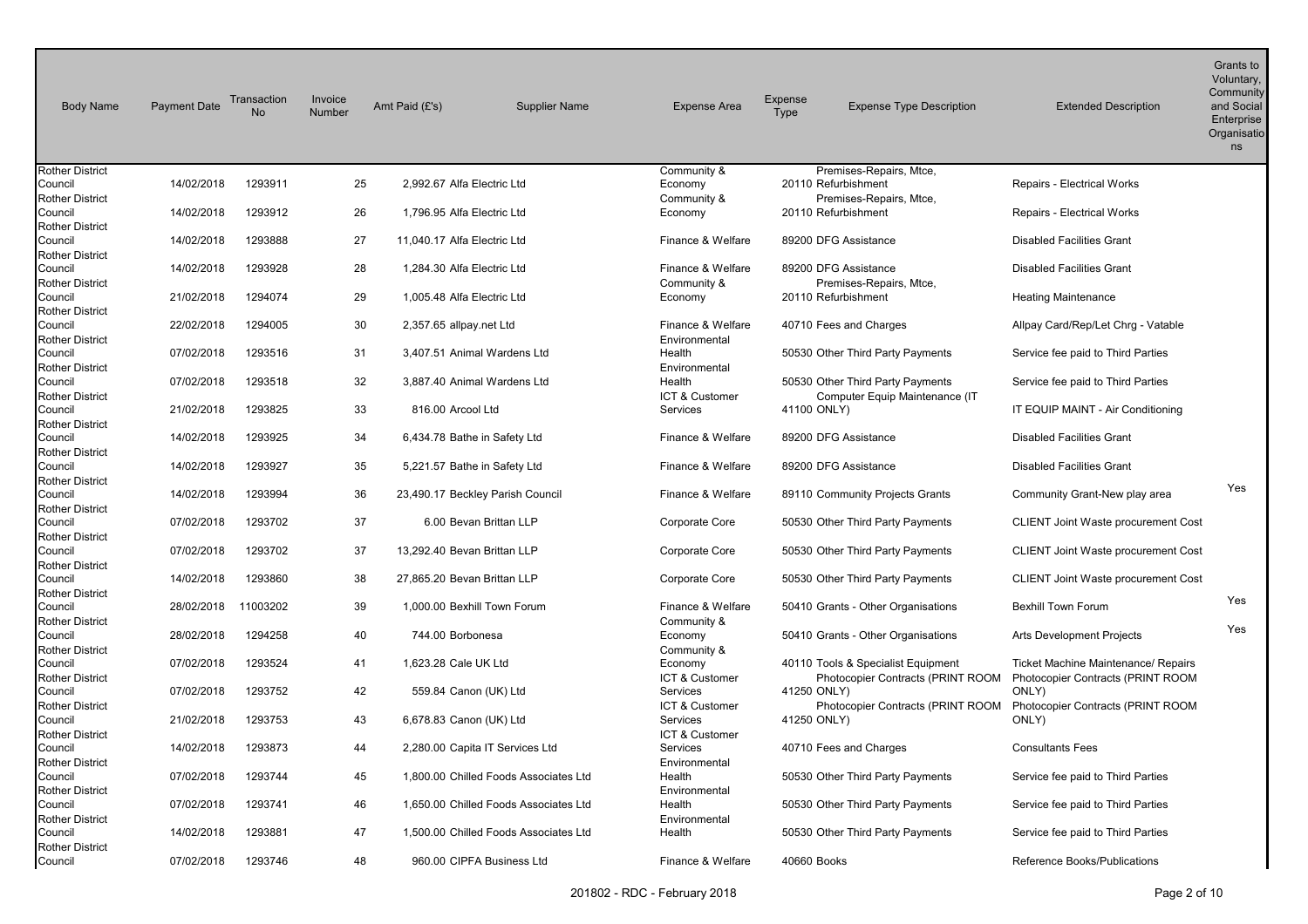| <b>Body Name</b>                  | <b>Payment Date</b> | Transaction<br><b>No</b> | Invoice<br>Number | Amt Paid (£'s) | <b>Supplier Name</b>                          | <b>Expense Area</b>               | Expense<br><b>Type</b> | <b>Expense Type Description</b>                | <b>Extended Description</b>       | Grants to<br>Voluntary,<br>Community<br>and Social<br>Enterprise<br>Organisatio<br>ns |
|-----------------------------------|---------------------|--------------------------|-------------------|----------------|-----------------------------------------------|-----------------------------------|------------------------|------------------------------------------------|-----------------------------------|---------------------------------------------------------------------------------------|
| <b>Rother District</b><br>Council | 07/02/2018          | 1293746                  |                   | 48             | 4.50 CIPFA Business Ltd                       | Finance & Welfare                 | 40660 Books            |                                                | Reference Books/Publications      |                                                                                       |
| <b>Rother District</b>            |                     |                          |                   |                |                                               |                                   |                        |                                                |                                   |                                                                                       |
| Council                           | 21/02/2018          | 1293760                  |                   | 49             | 564.00 CIPFA Business Ltd                     | Finance & Welfare                 | 40660 Books            |                                                | Reference Books/Publications      |                                                                                       |
| <b>Rother District</b>            |                     |                          |                   |                |                                               |                                   |                        |                                                |                                   |                                                                                       |
| Council                           | 14/02/2018          | 11003135                 |                   | 50             | 708.00 CIPFA Business Ltd                     | Finance & Welfare                 | 10910 Training         |                                                | Training                          |                                                                                       |
| <b>Rother District</b>            |                     |                          |                   |                |                                               | Community &                       |                        |                                                |                                   |                                                                                       |
| Council                           | 07/02/2018          | 1293837                  |                   | 51             | 958.40 Cobalt Telephone Technologies Ltd      | Economy                           |                        | 40710 Fees and Charges                         | Car Parks - Ringo service charges |                                                                                       |
| <b>Rother District</b>            |                     |                          |                   |                |                                               | ICT & Customer                    |                        |                                                |                                   |                                                                                       |
| Council                           | 28/02/2018          | 1294339                  |                   | 52             | 654.36 Coloursped Limited                     | Services                          |                        | 50510 Private Contractors                      | Maintenance Contracts-Printing    |                                                                                       |
| <b>Rother District</b><br>Council | 28/02/2018          | 1294060                  |                   | 53             | 594.00 CountyClean Environmental Services Ltd | Community &<br>Economy            |                        | Premises-Repairs, Mtce,<br>20110 Refurbishment | Pumps Maintenance/ Repairs        |                                                                                       |
| <b>Rother District</b>            |                     |                          |                   |                |                                               | Community &                       |                        | Premises-Repairs, Mtce,                        |                                   |                                                                                       |
| Council                           | 07/02/2018          | 1293839                  |                   | 54             | 4,764.28 D M Building Services                | Economy                           |                        | 20110 Refurbishment                            | Car Park Maintenance              |                                                                                       |
| <b>Rother District</b>            |                     |                          |                   |                |                                               | Community &                       |                        |                                                |                                   |                                                                                       |
| Council                           | 21/02/2018          | 1294052                  |                   | 55             | 3,000.00 De La Warr Pavilion (Enterprise) Ltd | Economy                           |                        | 40750 Subscriptions to Organisations           | dlwp job fair vatable             |                                                                                       |
| <b>Rother District</b>            |                     |                          |                   |                |                                               | ICT & Customer                    |                        |                                                |                                   |                                                                                       |
| Council                           | 21/02/2018          | 1293827                  |                   | 56             | 2,628.06 Dell Corporation Ltd                 | Services                          |                        | 40110 Tools & Specialist Equipment             | Purchase of Tools                 |                                                                                       |
|                                   |                     |                          |                   |                |                                               |                                   |                        |                                                |                                   |                                                                                       |
| <b>Rother District</b>            |                     |                          |                   |                |                                               | Corporate &                       |                        |                                                |                                   |                                                                                       |
| Council                           | 21/02/2018          | 1294029                  |                   | 57             | 1,556.40 DMH Stallard                         | Human Resources<br>ICT & Customer |                        | 40710 Fees and Charges                         | Legal Advice                      |                                                                                       |
| <b>Rother District</b><br>Council | 21/02/2018          | 1293587                  |                   | 58             | 6,656.40 Easynet Ltd                          | Services                          |                        | 40910 Telephones                               | <b>Leased Line Rental</b>         |                                                                                       |
| <b>Rother District</b>            |                     |                          |                   |                |                                               | Environmental                     |                        |                                                |                                   |                                                                                       |
| Council                           | 21/02/2018          | 1294036                  |                   | 59             | 3,038.40 Enviro Technology Services Plc       | Health                            |                        | 50530 Other Third Party Payments               | Service fee paid to Third Parties |                                                                                       |
| <b>Rother District</b>            |                     |                          |                   |                |                                               |                                   |                        |                                                |                                   |                                                                                       |
| Council                           | 07/02/2018          | 1293726                  |                   | 60             | 1,306.01 Family Mosaic Housing                | Finance & Welfare                 |                        | 89200 DFG Assistance                           | <b>Disabled Facilities Grant</b>  |                                                                                       |
| <b>Rother District</b>            |                     |                          |                   |                |                                               |                                   |                        |                                                |                                   |                                                                                       |
| Council                           | 07/02/2018          | 1293731                  |                   | 61             | 837.95 Family Mosaic Housing                  | Finance & Welfare                 |                        | 89200 DFG Assistance                           | <b>Disabled Facilities Grant</b>  |                                                                                       |
| <b>Rother District</b>            |                     |                          |                   |                |                                               |                                   |                        |                                                |                                   |                                                                                       |
| Council                           | 14/02/2018          | 1293890                  |                   | 62             | 963.82 Family Mosaic Housing                  | Finance & Welfare                 |                        | 89200 DFG Assistance                           | <b>Disabled Facilities Grant</b>  |                                                                                       |
| <b>Rother District</b><br>Council | 14/02/2018          | 1293891                  |                   | 63             | 871.59 Family Mosaic Housing                  | Finance & Welfare                 |                        | 89200 DFG Assistance                           | <b>Disabled Facilities Grant</b>  |                                                                                       |
| <b>Rother District</b>            |                     |                          |                   |                |                                               |                                   |                        |                                                |                                   |                                                                                       |
| Council                           | 14/02/2018          | 1293893                  |                   | 64             | 2,309.78 Family Mosaic Housing                | Finance & Welfare                 |                        | 89200 DFG Assistance                           | <b>Disabled Facilities Grant</b>  |                                                                                       |
| <b>Rother District</b>            |                     |                          |                   |                |                                               |                                   |                        |                                                |                                   |                                                                                       |
| Council                           | 14/02/2018          | 1293924                  |                   | 65             | 965.22 Family Mosaic Housing                  | Finance & Welfare                 |                        | 89200 DFG Assistance                           | <b>Disabled Facilities Grant</b>  |                                                                                       |
| <b>Rother District</b>            |                     |                          |                   |                |                                               |                                   |                        |                                                |                                   |                                                                                       |
| Council                           | 14/02/2018          | 1293926                  |                   | 66             | 783.23 Family Mosaic Housing                  | Finance & Welfare                 |                        | 89200 DFG Assistance                           | <b>Disabled Facilities Grant</b>  |                                                                                       |
| <b>Rother District</b>            |                     |                          |                   |                | 1.260.00 Foxhills Tree Services Ltd           | Community &                       |                        | Premises-Repairs, Mtce,                        |                                   |                                                                                       |
| Council<br><b>Rother District</b> | 28/02/2018          | 1294327                  |                   | 67             |                                               | Economy                           |                        | 20110 Refurbishment                            | Parks- Tree Works                 |                                                                                       |
| Council                           | 28/02/2018          | 1294356                  |                   | 68             | 2,119.80 G4S Cash Solutions (UK) Ltd          | Community &<br>Economy            |                        | 40710 Fees and Charges                         | Cash Security Fees-Car Parks      |                                                                                       |
| <b>Rother District</b>            |                     |                          |                   |                |                                               | Community &                       |                        |                                                |                                   |                                                                                       |
| Council                           | 21/02/2018          | 1294085                  |                   | 69             | 542.40 G4S Cash Solutions (UK) Ltd            | Economy                           |                        | 40710 Fees and Charges                         | Cash Security Fees-Car Parks      |                                                                                       |
| <b>Rother District</b>            |                     |                          |                   |                |                                               | Community &                       |                        |                                                |                                   |                                                                                       |
| Council                           | 28/02/2018          | 11003206                 |                   | 70             | -664.80 G4S Cash Solutions (UK) Ltd           | Economy                           |                        | 40710 Fees and Charges                         | Cash Security Fees-Car Parks      |                                                                                       |
| <b>Rother District</b>            |                     |                          |                   |                |                                               |                                   |                        |                                                |                                   |                                                                                       |
| Council                           | 22/02/2018          | 1294010                  |                   | 71             | 500.00 Get a Room Online Limited              | Finance & Welfare                 |                        | 40710 Fees and Charges                         | Deposit for Landlords             |                                                                                       |
| <b>Rother District</b>            |                     |                          |                   |                |                                               |                                   |                        |                                                |                                   |                                                                                       |
| Council                           | 22/02/2018          | 1294010                  |                   | 71             | 425.00 Get a Room Online Limited              | Finance & Welfare                 |                        | 40710 Fees and Charges                         | Rent in Advance for Homeless      |                                                                                       |
|                                   |                     |                          |                   |                |                                               | 201802 - RDC - February 2018      |                        |                                                | Page 3 of 10                      |                                                                                       |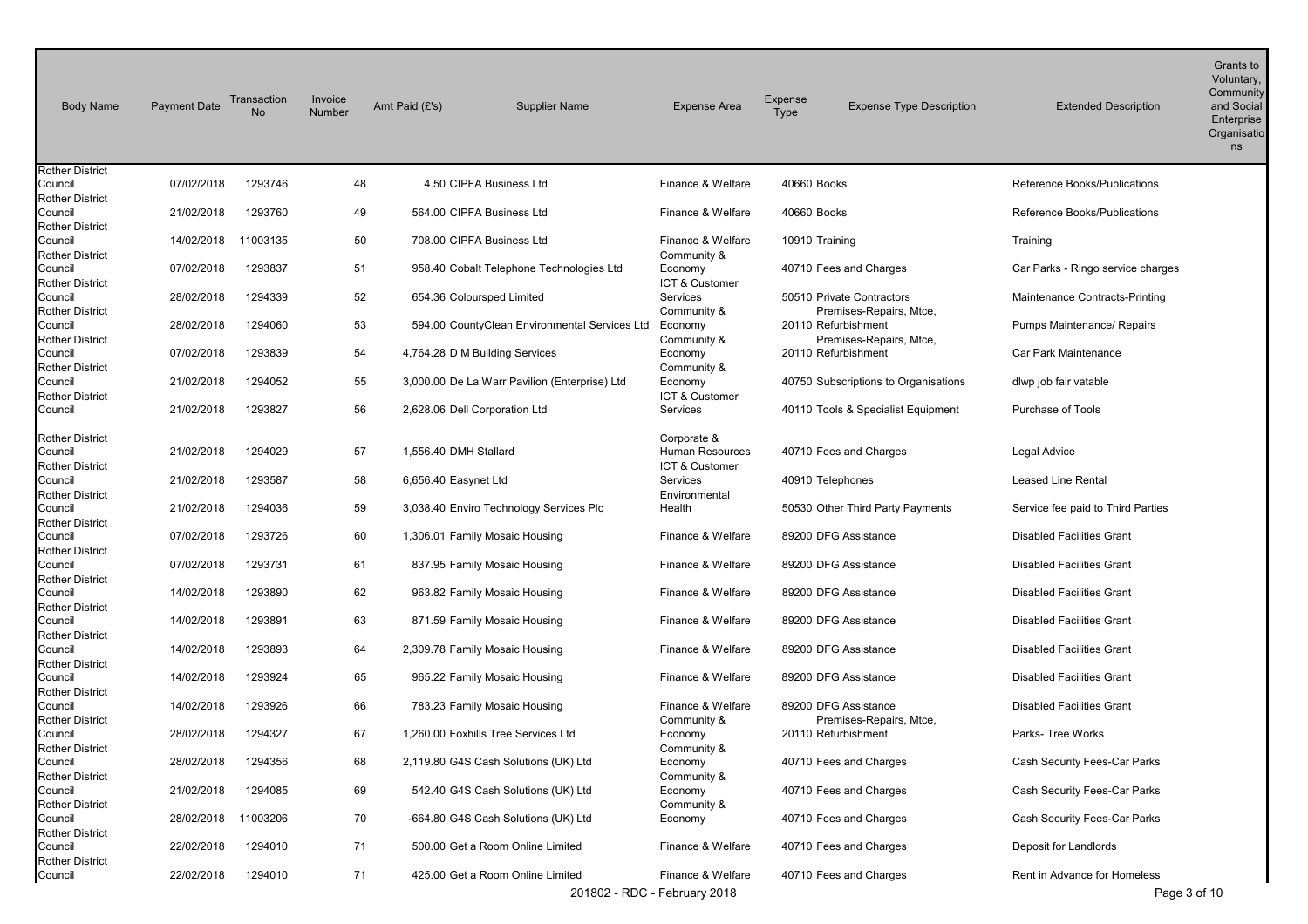| <b>Body Name</b>                                            | <b>Payment Date</b> | Transaction<br>No | Invoice<br>Number | Amt Paid (£'s) | <b>Supplier Name</b>                         | <b>Expense Area</b>                                  | Expense<br>Type | <b>Expense Type Description</b>                               | <b>Extended Description</b>         | Grants to<br>Voluntary,<br>Community<br>and Social<br>Enterprise<br>Organisatio<br>ns |
|-------------------------------------------------------------|---------------------|-------------------|-------------------|----------------|----------------------------------------------|------------------------------------------------------|-----------------|---------------------------------------------------------------|-------------------------------------|---------------------------------------------------------------------------------------|
| <b>Rother District</b><br>Council                           | 07/02/2018          | 11003132          | 72                |                | 700.00 Globetask Ltd                         | Finance & Welfare                                    |                 | 86050 Contract Payments - General                             | Contract Payments - General         |                                                                                       |
| <b>Rother District</b><br>Council                           | 07/02/2018          | 11003133          | 73                |                | 525.00 Globetask Ltd                         | Finance & Welfare                                    |                 | 86050 Contract Payments - General                             | Contract Payments - General         |                                                                                       |
| <b>Rother District</b><br>Council                           | 07/02/2018          | 1293515           | 74                |                | 2,592.00 Gristwood and Toms Limited          | Community &<br>Economy                               |                 | Premises-Repairs, Mtce,<br>20110 Refurbishment                | Parks- Tree Works                   |                                                                                       |
| <b>Rother District</b>                                      |                     |                   |                   |                |                                              | Community &                                          |                 | Premises-Repairs, Mtce,                                       |                                     |                                                                                       |
| Council<br><b>Rother District</b>                           | 14/02/2018          | 1293922           | 75                |                | 3.996.00 Gristwood and Toms Limited          | Economy<br>Environmental                             |                 | 20110 Refurbishment<br>SLAs - Voluntary Assoc et al           | Parks- Tree Works                   | Yes                                                                                   |
| Council<br><b>Rother District</b>                           | 07/02/2018          | 1293742           | 76                |                | 650.00 Hastings and Rother Mediation Service | Health                                               |                 | 50310 (Committee Approved)                                    | Hastings + Rother CAB - Mediation S |                                                                                       |
| Council<br><b>Rother District</b>                           | 14/02/2018          | 1293889           | 77                |                | 6,425.44 Hedley Visick Ltd                   | Finance & Welfare<br>Community &                     |                 | 89200 DFG Assistance<br>Premises-Repairs, Mtce,               | <b>Disabled Facilities Grant</b>    |                                                                                       |
| Council<br><b>Rother District</b>                           | 07/02/2018          | 1293823           | 78                |                | 45.00 Hillier Nurseries Ltd                  | Economy<br>Community &                               |                 | 20110 Refurbishment<br>Premises-Repairs, Mtce,                | Parks- Purchase of Trees            |                                                                                       |
| Council                                                     | 07/02/2018          | 1293823           | 78                |                | 2.654.40 Hillier Nurseries Ltd               | Economy                                              |                 | 20110 Refurbishment                                           | Parks- Purchase of Trees            |                                                                                       |
| <b>Rother District</b><br>Council                           | 28/02/2018          | 11003200          | 79                |                | 45.00 Hillier Nurseries Ltd                  | Community &<br>Economy                               |                 | Premises-Repairs, Mtce,<br>20110 Refurbishment                | Parks- Purchase of Trees            |                                                                                       |
| Rother District<br>Council                                  | 28/02/2018          | 11003200          | 79                |                | 2.654.40 Hillier Nurseries Ltd               | Community &<br>Economy                               |                 | Premises-Repairs, Mtce,<br>20110 Refurbishment                | Parks- Purchase of Trees            |                                                                                       |
| <b>Rother District</b><br>Council<br><b>Rother District</b> | 28/02/2018          | 1294321           | 80                |                | 624.38 Idox Software Ltd                     | Corporate &<br><b>Human Resources</b><br>Community & |                 | 40910 Telephones                                              | <b>Telephone Registration</b>       |                                                                                       |
| Council<br><b>Rother District</b>                           | 14/02/2018          | 1293920           | 81                |                | 88,117.73 Idverde Limited                    | Economy                                              |                 | 20910 Premises-Routine Grounds Mtce                           | Parks-Grounds Maintenance Contracts |                                                                                       |
| Council<br><b>Rother District</b>                           | 28/02/2018          | 1294271           | 82                |                | 840.00 Inform CPI Ltd                        | Finance & Welfare<br>Community &                     |                 | 40710 Fees and Charges                                        | <b>RV Finder</b>                    |                                                                                       |
| Council<br><b>Rother District</b>                           | 07/02/2018          | 1293410           | 83                |                | 678.00 J S Fire Protection Ltd               | Economy                                              |                 | 40110 Tools & Specialist Equipment<br>Premises-Repairs, Mtce, | Fire Extinguisher                   |                                                                                       |
| Council                                                     | 07/02/2018          | 1293509           | 84                |                | 540.00 J S Fire Protection Ltd               | Finance & Welfare                                    |                 | 20110 Refurbishment                                           | Purchase of Materials - Build Maint |                                                                                       |
| <b>Rother District</b><br>Council                           | 28/02/2018          | 1294330           | 85                |                | 3,304.80 JDi Solutions Ltd                   | Strategy &<br>Planning                               |                 | 40710 Fees and Charges                                        | <b>LDF Consultancy</b>              |                                                                                       |
| <b>Rother District</b><br>Council                           | 07/02/2018          | 1293688           | 86                |                | 163.24 Jewson Limited                        | Community &<br>Economy                               |                 | Premises-Repairs, Mtce,<br>20110 Refurbishment                | Purchase of Materials - Build Maint |                                                                                       |
| <b>Rother District</b><br>Council                           | 07/02/2018          | 1293688           | 86                |                | 511.10 Jewson Limited                        | Community &<br>Economy                               |                 | 40110 Tools & Specialist Equipment                            | <b>Purchase of Tools</b>            |                                                                                       |
| <b>Rother District</b><br>Council                           | 28/02/2018          | 1294272           | 87                |                | 15,960.00 JGP Resourcing Ltd                 | Corporate &<br><b>Human Resources</b>                |                 | 11010 Advertising Vacancies                                   | <b>Advertising Vacant Post</b>      |                                                                                       |
| <b>Rother District</b><br>Council<br><b>Rother District</b> | 21/02/2018          | 1293692           | 88                |                | 614.35 Johnston Publishing Ltd               | Corporate &<br>Human Resources<br>Strategy &         |                 | 11010 Advertising Vacancies                                   | <b>Advertising Vacant Post</b>      |                                                                                       |
| Council<br><b>Rother District</b>                           | 21/02/2018          | 1293774           | 89                |                | 1,061.40 Johnston Publishing Ltd             | Planning                                             | 40470 Publicity |                                                               | Planady - Rye + Battle Observer     |                                                                                       |
| Council                                                     | 21/02/2018          | 1293772           | 90                |                | 915.00 Johnston Publishing Ltd               | Strategy &<br>Planning                               | 40470 Publicity |                                                               | Planady - Rye + Battle Observer     |                                                                                       |
| <b>Rother District</b><br>Council                           | 21/02/2018          | 1293773           | 91                |                | 1,134.60 Johnston Publishing Ltd             | Strategy &<br>Planning                               | 40470 Publicity |                                                               | Planady - Rye + Battle Observer     |                                                                                       |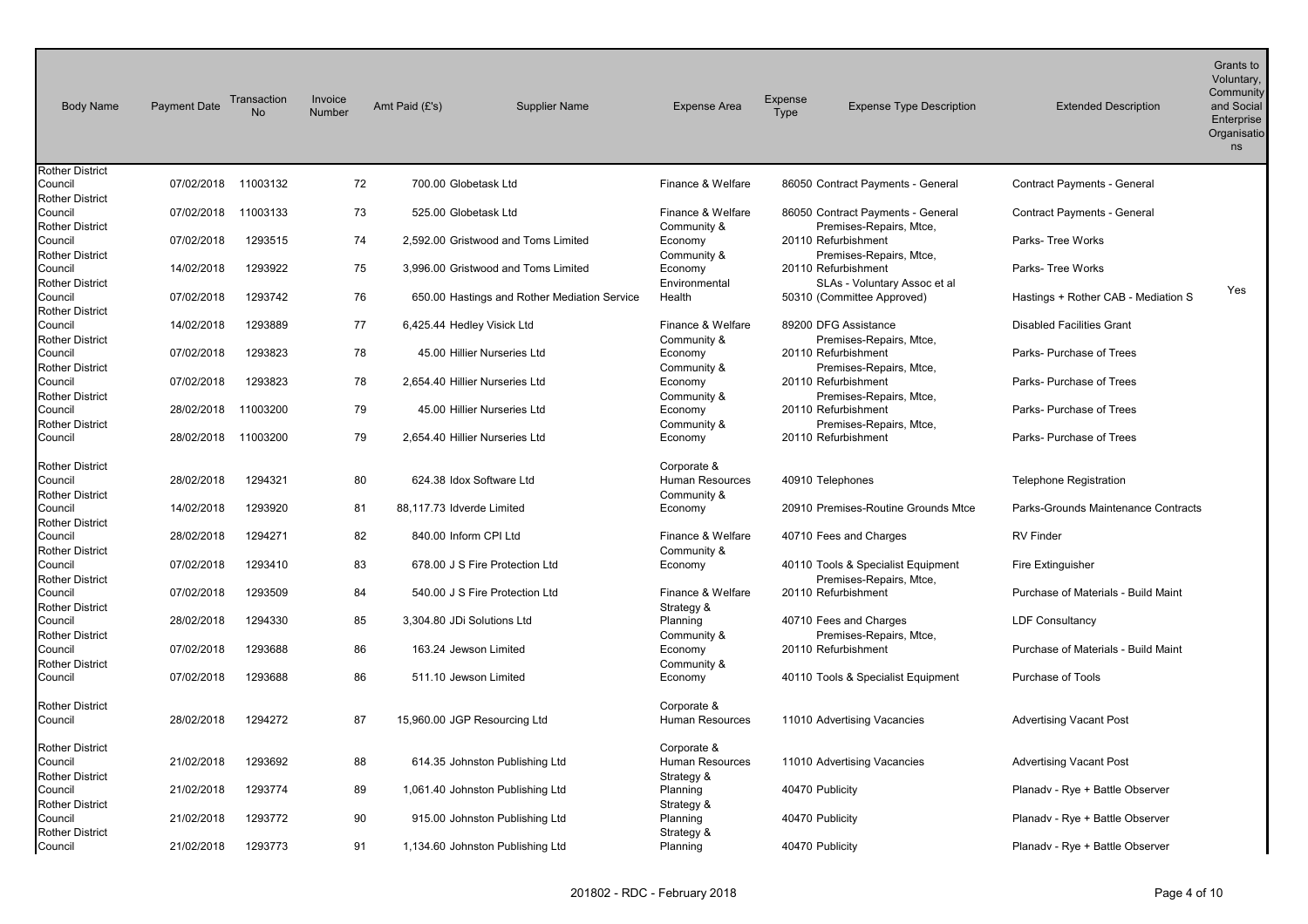| <b>Body Name</b>                  | <b>Payment Date</b> | Transaction<br><b>No</b> | Invoice<br>Number | Amt Paid (£'s)                             | <b>Supplier Name</b>                         | <b>Expense Area</b>              | Expense<br><b>Type</b> | <b>Expense Type Description</b>                                       | <b>Extended Description</b>                | Grants to<br>Voluntary,<br>Community<br>and Social<br>Enterprise<br>Organisatio<br>ns |
|-----------------------------------|---------------------|--------------------------|-------------------|--------------------------------------------|----------------------------------------------|----------------------------------|------------------------|-----------------------------------------------------------------------|--------------------------------------------|---------------------------------------------------------------------------------------|
| <b>Rother District</b>            |                     |                          |                   |                                            |                                              | Corporate &                      |                        | Premises-Repairs, Mtce,                                               |                                            |                                                                                       |
| Council                           | 28/02/2018          | 1294256                  | 92                |                                            | 594.00 JS Wadeson Cleaning Services Ltd      | Human Resources                  |                        | 20110 Refurbishment                                                   | Specified Repairs and Works listed         |                                                                                       |
| <b>Rother District</b><br>Council | 07/02/2018          | 1293619                  | 93                | 1,227,227.14 Kier Services - Environmental |                                              | Corporate Core                   |                        | 50510 Private Contractors                                             | <b>CORE Joint Waste Cost</b>               |                                                                                       |
| <b>Rother District</b>            |                     |                          |                   |                                            |                                              |                                  |                        |                                                                       |                                            |                                                                                       |
| Council                           | 28/02/2018          | 1294311                  | 94                |                                            | 20,000.40 Kier Services - Environmental      | Corporate Core                   |                        | 50510 Private Contractors                                             | Joint waste -EXIT                          |                                                                                       |
| <b>Rother District</b>            | 28/02/2018          | 1294313                  | 95                |                                            |                                              |                                  |                        |                                                                       |                                            |                                                                                       |
| Council<br><b>Rother District</b> |                     |                          |                   |                                            | 20,000.40 Kier Services - Environmental      | Corporate Core<br>Environmental  |                        | 50510 Private Contractors                                             | Joint waste -EXIT                          |                                                                                       |
| Council                           | 07/02/2018          | 1293523                  | 96                | 876.96 Killgerm Chemicals Ltd              |                                              | Health                           |                        | 40110 Tools & Specialist Equipment                                    | EnvH-Air Arms / Supplies-Pest Contr        |                                                                                       |
| <b>Rother District</b>            |                     |                          |                   |                                            | Link Treasury Services Ltd T/A Link Asset    |                                  |                        |                                                                       |                                            |                                                                                       |
| Council                           | 07/02/2018          | 11003134                 | 97                | 4,734.00 Services                          |                                              | Finance & Welfare                |                        | 40710 Fees and Charges                                                | Fees and Charges                           |                                                                                       |
| <b>Rother District</b><br>Council | 22/02/2018          | 11003180                 | 98                | 868.30 Lloyds Bank                         |                                              | Finance & Welfare                |                        | 40710 Fees and Charges                                                | <b>Bank Charges</b>                        |                                                                                       |
| <b>Rother District</b>            |                     |                          |                   |                                            |                                              |                                  |                        |                                                                       |                                            |                                                                                       |
| Council                           | 22/02/2018          | 11003181                 | 99                | 582.32 Lloyds Bank                         |                                              | Finance & Welfare                |                        | 40710 Fees and Charges                                                | <b>Bank Charges</b>                        |                                                                                       |
| <b>Rother District</b>            |                     |                          |                   |                                            |                                              |                                  |                        |                                                                       |                                            |                                                                                       |
| Council                           | 22/02/2018          | 11003193                 | 100               | 749.45 Lloyds Bank                         |                                              | Finance & Welfare                |                        | 40710 Fees and Charges                                                | <b>Bank Charges</b>                        |                                                                                       |
| <b>Rother District</b><br>Council | 22/02/2018          | 11003194                 | 101               | 1,062.56 Lloyds Bank                       |                                              | Finance & Welfare                |                        | 40710 Fees and Charges                                                | <b>Bank Charges</b>                        |                                                                                       |
| <b>Rother District</b>            |                     |                          |                   |                                            |                                              | Community &                      |                        |                                                                       |                                            |                                                                                       |
| Council                           | 07/02/2018          | 1293738                  | 102               | 2,376.00 Mallard Consultancy Ltd           |                                              | Economy                          |                        | 10910 Training                                                        | Training                                   |                                                                                       |
| <b>Rother District</b>            |                     |                          |                   |                                            |                                              |                                  |                        |                                                                       |                                            |                                                                                       |
| Council<br><b>Rother District</b> | 07/02/2018          | 1293727                  | 103               | 2,560.76 Mr M Prichard                     |                                              | Finance & Welfare<br>Community & |                        | 10910 Training                                                        | Housing-Training                           |                                                                                       |
| Council                           | 21/02/2018          | 1294210                  | 104               |                                            | 3,870.08 Mr R J Sheppard T/A E A R Sheppard  | Economy                          |                        | 40710 Fees and Charges                                                | <b>Consultants Fees</b>                    |                                                                                       |
|                                   |                     |                          |                   |                                            |                                              |                                  |                        |                                                                       |                                            |                                                                                       |
| <b>Rother District</b>            |                     |                          |                   |                                            |                                              | Corporate &                      |                        |                                                                       |                                            |                                                                                       |
| Council                           | 22/02/2018          | 1293996                  | 105               |                                            | 1,969.00 REDACTED PERSONAL DATA              | Human Resources                  |                        | 41530 Members Travelling Expenses                                     | <b>Members Basic Allowances</b>            |                                                                                       |
| <b>Rother District</b><br>Council | 07/02/2018          | 1293417                  | 106               | 756.00 Escrow Ltd)                         | NCC Services Ltd (T/A NCC Group              | ICT & Customer<br>Services       |                        | 41140 Computer Licences (IT TO BUY ONLY) Advance Pay ESCROW Agreement |                                            |                                                                                       |
| <b>Rother District</b>            |                     |                          |                   |                                            |                                              |                                  |                        |                                                                       |                                            |                                                                                       |
| Council                           | 07/02/2018          | 1293397                  | 107               |                                            | 752.40 NLA media access limited              | Corporate Core                   |                        | 40450 Advertising                                                     | Advertising in Newspapers/Magazine         |                                                                                       |
| <b>Rother District</b>            |                     |                          |                   |                                            |                                              | Environmental                    |                        |                                                                       | EnvH- Northgate Support &                  |                                                                                       |
| Council                           | 14/02/2018          | 1293679                  | 108               |                                            | 2,040.00 Northgate Public Services (UK) Ltd  | Health                           |                        | 41140 Computer Licences (IT TO BUY ONLY) Maintenance                  |                                            |                                                                                       |
| <b>Rother District</b><br>Council | 21/02/2018          | 1293869                  | 109               |                                            | 8,280.00 Northgate Public Services (UK) Ltd  | Finance & Welfare                |                        | 86210 Software Purchase                                               | Purchase of Computer Software              |                                                                                       |
|                                   |                     |                          |                   |                                            |                                              |                                  |                        |                                                                       |                                            |                                                                                       |
| <b>Rother District</b>            |                     |                          |                   |                                            |                                              | Corporate &                      |                        |                                                                       |                                            |                                                                                       |
| Council                           | 21/02/2018          | 1293722                  | 110               |                                            | 2,220.00 Pearce Learning and Development Ltd | Human Resources                  |                        | 50530 Other Third Party Payments                                      | Sussex Train Consor-Training Course        |                                                                                       |
|                                   |                     |                          |                   |                                            |                                              | Corporate &                      |                        |                                                                       |                                            |                                                                                       |
| <b>Rother District</b><br>Council | 28/02/2018          | 1294016                  | 111               | 1,850.00 PHF Training                      |                                              | Human Resources                  |                        | 10910 Training                                                        | <b>Sussex Train Consor-Training Course</b> |                                                                                       |
|                                   |                     |                          |                   |                                            |                                              |                                  |                        |                                                                       |                                            |                                                                                       |
| <b>Rother District</b>            |                     |                          |                   |                                            |                                              | Corporate &                      |                        |                                                                       |                                            |                                                                                       |
| Council                           | 22/02/2018          | 1294013                  | 112               |                                            | 1,031.16 Pitney Bowes Finance Limited        | Human Resources                  |                        | 40710 Fees and Charges                                                | franking machine costs                     |                                                                                       |
| <b>Rother District</b>            |                     |                          |                   |                                            |                                              | Corporate &                      |                        |                                                                       |                                            |                                                                                       |
| Council                           | 28/02/2018          | 1294083                  | 113               |                                            | 4,040.00 Pitney Bowes Purchase Power         | Human Resources                  |                        | 99010 Stock Accounts                                                  | Town Hall Franking Machine                 |                                                                                       |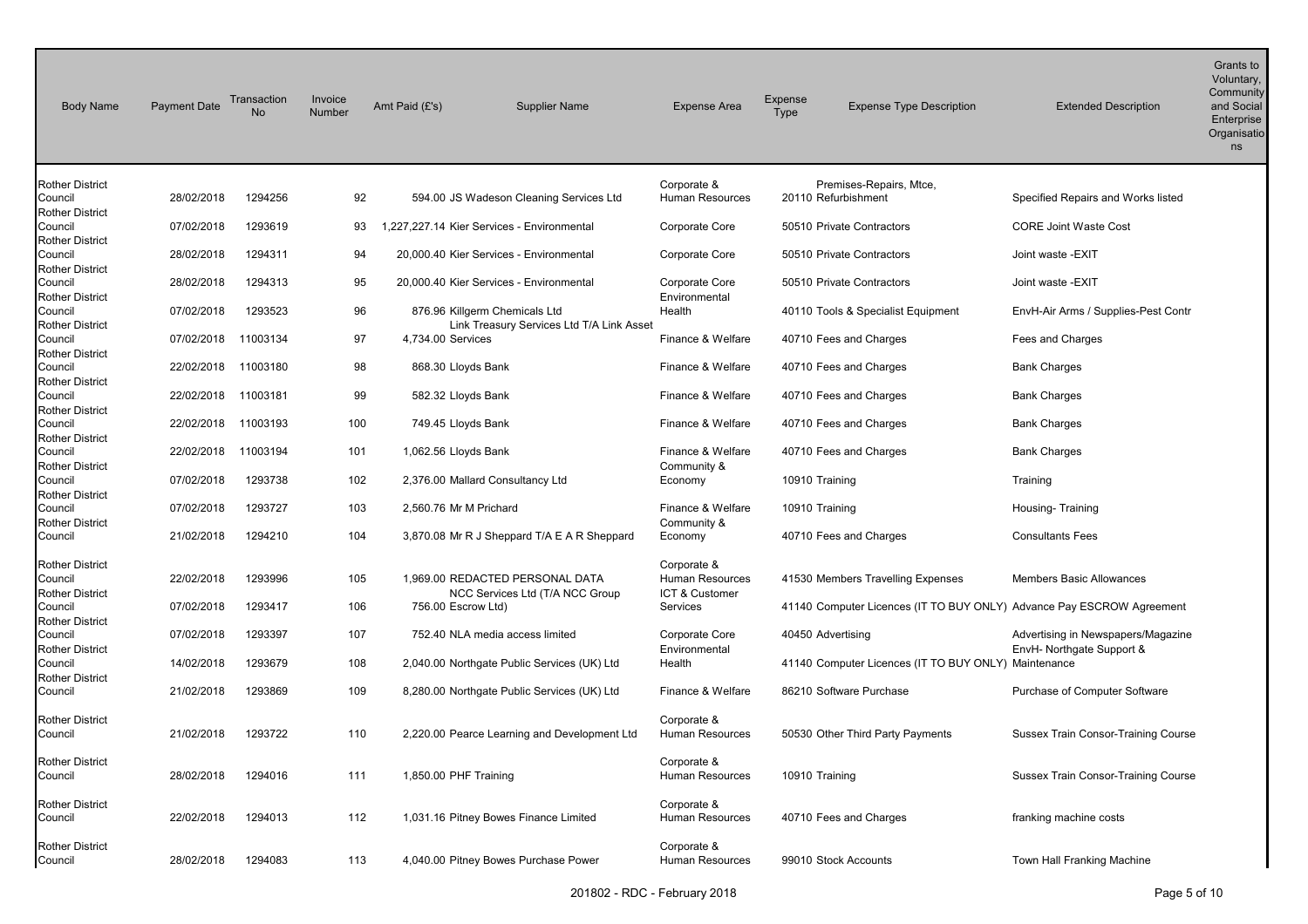| <b>Body Name</b>                                            | <b>Payment Date</b> | Transaction<br>No | Invoice<br>Number | Amt Paid (£'s)             | <b>Supplier Name</b>                         | <b>Expense Area</b>              | Expense<br><b>Type</b> | <b>Expense Type Description</b>                    | <b>Extended Description</b>                                           | Grants to<br>Voluntary,<br>Community<br>and Social<br>Enterprise<br>Organisatio<br>ns |
|-------------------------------------------------------------|---------------------|-------------------|-------------------|----------------------------|----------------------------------------------|----------------------------------|------------------------|----------------------------------------------------|-----------------------------------------------------------------------|---------------------------------------------------------------------------------------|
| <b>Rother District</b>                                      |                     |                   |                   |                            |                                              | Community &                      |                        | Premises-Repairs, Mtce,                            |                                                                       |                                                                                       |
| Council<br><b>Rother District</b>                           | 07/02/2018          | 1293750           | 114               |                            | 687.62 Playdale Playgrounds Ltd.             | Economy<br>ICT & Customer        |                        | 20110 Refurbishment<br>Photocopy Paper (PRINT ROOM | Parks - Playground Repairs                                            |                                                                                       |
| Council                                                     | 07/02/2018          | 1293748           | 115               |                            | 77.64 Premier Paper Group Ltd                | Services                         | 40530 ONLY)            |                                                    | A4 White 90GSM                                                        |                                                                                       |
| <b>Rother District</b>                                      |                     |                   |                   |                            |                                              | ICT & Customer                   |                        | Photocopy Paper (PRINT ROOM                        |                                                                       |                                                                                       |
| Council<br><b>Rother District</b>                           | 07/02/2018          | 1293748           | 115               |                            | 133.76 Premier Paper Group Ltd               | Services<br>ICT & Customer       | 40530 ONLY)            | Photocopy Paper (PRINT ROOM                        | Colour Copy Paper SRA3                                                |                                                                                       |
| Council<br><b>Rother District</b>                           | 07/02/2018          | 1293748           | 115               |                            | 487.20 Premier Paper Group Ltd               | Services                         | 40530 ONLY)            |                                                    | Photocopy White A4 80GSM                                              |                                                                                       |
| Council<br><b>Rother District</b>                           | 07/02/2018          | 1293732           | 116               |                            | 5,586.34 Premiere Projects Ltd               | Finance & Welfare                |                        | 89200 DFG Assistance                               | <b>Disabled Facilities Grant</b>                                      |                                                                                       |
| Council<br><b>Rother District</b>                           | 07/02/2018          | 1293648           | 117               | 117.60 Saffron HMO Ltd     |                                              | Finance & Welfare                |                        | 40710 Fees and Charges                             | Bed and Breakfast Accom - misc.                                       |                                                                                       |
| Council<br><b>Rother District</b>                           | 07/02/2018          | 1293648           | 117               | 392.00 Saffron HMO Ltd     |                                              | Finance & Welfare                |                        | 40710 Fees and Charges                             | Saffron HMO - No Vat on 80%                                           |                                                                                       |
| Council<br><b>Rother District</b>                           | 14/02/2018          | 1293659           | 118               | 117.60 Saffron HMO Ltd     |                                              | Finance & Welfare                |                        | 40710 Fees and Charges                             | Bed and Breakfast Accom - misc.                                       |                                                                                       |
| Council<br><b>Rother District</b>                           | 14/02/2018          | 1293659           | 118               | 392.00 Saffron HMO Ltd     |                                              | Finance & Welfare<br>Community & |                        | 40710 Fees and Charges                             | Saffron HMO - No Vat on 80%<br>Service Charge-Security Bexhill Retail |                                                                                       |
| Council<br><b>Rother District</b>                           | 07/02/2018          | 1293829           | 119               | 7,219.03 Savills (UK) Ltd  |                                              | Economy<br>Community &           |                        | 40710 Fees and Charges                             | Park<br>Service Charge-Security Bexhill Retail                        |                                                                                       |
| Council                                                     | 07/02/2018          | 1293822           | 120               | 7,219.03 Savills (UK) Ltd  |                                              | Economy                          |                        | 40710 Fees and Charges                             | Park                                                                  |                                                                                       |
| <b>Rother District</b><br>Council                           | 07/02/2018          | 11003130          | 121               | -4,709.65 Savills (UK) Ltd |                                              | Community &<br>Economy           |                        | 40710 Fees and Charges                             | Service Charge-Security Bexhill Retail<br>Park                        |                                                                                       |
| <b>Rother District</b><br>Council<br><b>Rother District</b> | 21/02/2018          | 1294084           | 122               | 600.00 Social Engine Ltd   |                                              | Corporate &<br>Human Resources   | 10910 Training         |                                                    | Training                                                              |                                                                                       |
| Council<br><b>Rother District</b>                           | 28/02/2018          | 1294292           | 123               |                            | 117.60 Solutions Accommodation Providers Ltd | Finance & Welfare                |                        | 40710 Fees and Charges                             | Solutions Accommodation<br>Solutions Accommodation - No Vat on        |                                                                                       |
| Council<br><b>Rother District</b>                           | 28/02/2018          | 1294292           | 123               |                            | 392.00 Solutions Accommodation Providers Ltd | Finance & Welfare                |                        | 40710 Fees and Charges                             | 80%                                                                   |                                                                                       |
| Council<br><b>Rother District</b>                           | 28/02/2018          | 1294294           | 124               |                            | 117.60 Solutions Accommodation Providers Ltd | Finance & Welfare                |                        | 40710 Fees and Charges                             | Solutions Accommodation<br>Solutions Accommodation - No Vat on        |                                                                                       |
| Council<br><b>Rother District</b>                           | 28/02/2018          | 1294294           | 124               |                            | 392.00 Solutions Accommodation Providers Ltd | Finance & Welfare                |                        | 40710 Fees and Charges                             | 80%                                                                   |                                                                                       |
| Council<br><b>Rother District</b>                           | 28/02/2018          | 1294296           | 125               |                            | 117.60 Solutions Accommodation Providers Ltd | Finance & Welfare                |                        | 40710 Fees and Charges                             | Solutions Accommodation<br>Solutions Accommodation - No Vat on        |                                                                                       |
| Council<br><b>Rother District</b>                           | 28/02/2018          | 1294296           | 125               |                            | 392.00 Solutions Accommodation Providers Ltd | Finance & Welfare                |                        | 40710 Fees and Charges                             | 80%                                                                   |                                                                                       |
| Council<br><b>Rother District</b>                           | 28/02/2018          | 1294298           | 126               |                            | 117.60 Solutions Accommodation Providers Ltd | Finance & Welfare                |                        | 40710 Fees and Charges                             | Solutions Accommodation<br>Solutions Accommodation - No Vat on        |                                                                                       |
| Council<br><b>Rother District</b>                           | 28/02/2018          | 1294298           | 126               |                            | 392.00 Solutions Accommodation Providers Ltd | Finance & Welfare                |                        | 40710 Fees and Charges                             | 80%                                                                   |                                                                                       |
| Council<br><b>Rother District</b>                           | 28/02/2018          | 1294302           | 127               |                            | 117.60 Solutions Accommodation Providers Ltd | Finance & Welfare                |                        | 40710 Fees and Charges                             | Solutions Accommodation<br>Solutions Accommodation - No Vat on        |                                                                                       |
| Council<br><b>Rother District</b>                           | 28/02/2018          | 1294302           | 127               |                            | 392.00 Solutions Accommodation Providers Ltd | Finance & Welfare                |                        | 40710 Fees and Charges                             | 80%                                                                   |                                                                                       |
| Council<br><b>Rother District</b>                           | 28/02/2018          | 1294304           | 128               |                            | 117.60 Solutions Accommodation Providers Ltd | Finance & Welfare                |                        | 40710 Fees and Charges                             | Solutions Accommodation<br>Solutions Accommodation - No Vat on        |                                                                                       |
| Council                                                     | 28/02/2018          | 1294304           | 128               |                            | 392.00 Solutions Accommodation Providers Ltd | Finance & Welfare                |                        | 40710 Fees and Charges                             | 80%                                                                   |                                                                                       |
|                                                             |                     |                   |                   |                            |                                              | 201802 - RDC - February 2018     |                        |                                                    | Page 6 of 10                                                          |                                                                                       |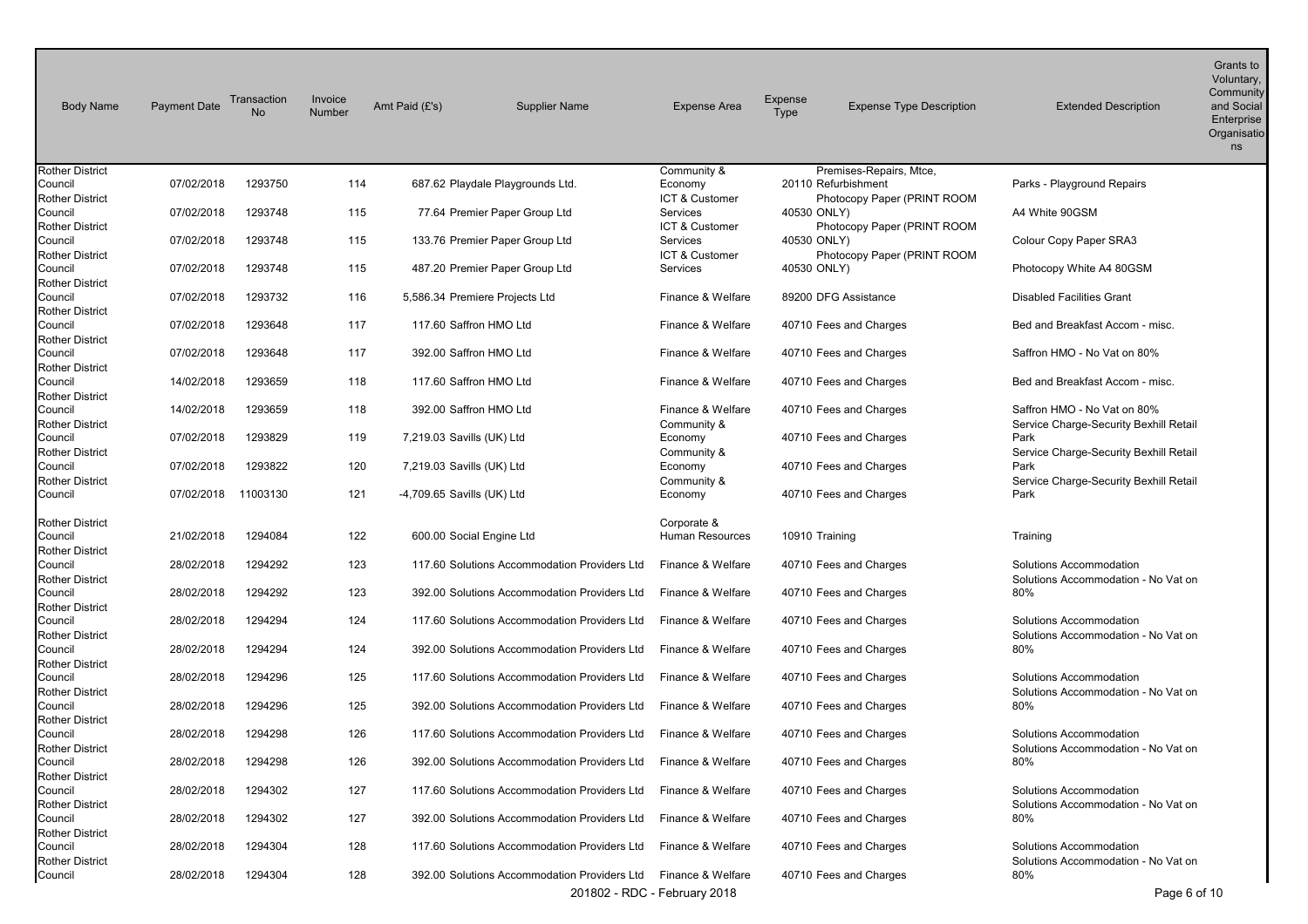| <b>Body Name</b>                  | <b>Payment Date</b> | Transaction<br><b>No</b> | Invoice<br>Number | Amt Paid (£'s) | <b>Supplier Name</b>                                             | <b>Expense Area</b> | Expense<br><b>Type</b> | <b>Expense Type Description</b> | <b>Extended Description</b>                | Grants to<br>Voluntary,<br>Community<br>and Social<br>Enterprise<br>Organisatio<br>ns |
|-----------------------------------|---------------------|--------------------------|-------------------|----------------|------------------------------------------------------------------|---------------------|------------------------|---------------------------------|--------------------------------------------|---------------------------------------------------------------------------------------|
| <b>Rother District</b>            |                     |                          |                   |                |                                                                  |                     |                        |                                 |                                            |                                                                                       |
| Council<br><b>Rother District</b> | 07/02/2018          | 1293811                  | 129               |                | 504.00 Solutions Accommodation Providers Ltd                     | Finance & Welfare   |                        | 40710 Fees and Charges          | Bed and Breakfast Accom - misc.            |                                                                                       |
| Council                           | 07/02/2018          | 1293812                  | 130               |                | 117.60 Solutions Accommodation Providers Ltd                     | Finance & Welfare   |                        | 40710 Fees and Charges          | Solutions Accommodation                    |                                                                                       |
| <b>Rother District</b>            |                     |                          |                   |                |                                                                  |                     |                        |                                 | Solutions Accommodation - No Vat on        |                                                                                       |
| Council                           | 07/02/2018          | 1293812                  | 130               |                | 392.00 Solutions Accommodation Providers Ltd                     | Finance & Welfare   |                        | 40710 Fees and Charges          | 80%                                        |                                                                                       |
| <b>Rother District</b>            |                     |                          |                   |                |                                                                  |                     |                        |                                 |                                            |                                                                                       |
| Council                           | 07/02/2018          | 1293814                  | 131               |                | 588.00 Solutions Accommodation Providers Ltd                     | Finance & Welfare   |                        | 40710 Fees and Charges          | Bed and Breakfast Accom - misc.            |                                                                                       |
| <b>Rother District</b>            |                     |                          |                   |                |                                                                  |                     |                        |                                 |                                            |                                                                                       |
| Council                           | 07/02/2018          | 1293815                  | 132               |                | 117.60 Solutions Accommodation Providers Ltd                     | Finance & Welfare   |                        | 40710 Fees and Charges          | Solutions Accommodation                    |                                                                                       |
| <b>Rother District</b>            |                     |                          |                   |                |                                                                  |                     |                        |                                 | Solutions Accommodation - No Vat on        |                                                                                       |
| Council                           | 07/02/2018          | 1293815                  | 132               |                | 392.00 Solutions Accommodation Providers Ltd                     | Finance & Welfare   |                        | 40710 Fees and Charges          | 80%                                        |                                                                                       |
| <b>Rother District</b><br>Council | 07/02/2018          | 1293816                  | 133               |                | 504.00 Solutions Accommodation Providers Ltd                     | Finance & Welfare   |                        | 40710 Fees and Charges          | Bed and Breakfast Accom - misc.            |                                                                                       |
| <b>Rother District</b>            |                     |                          |                   |                |                                                                  |                     |                        |                                 |                                            |                                                                                       |
| Council                           | 28/02/2018          | 1294230                  | 134               |                | 504.00 Solutions Accommodation Providers Ltd                     | Finance & Welfare   |                        | 40710 Fees and Charges          | Bed and Breakfast Accom - misc.            |                                                                                       |
| <b>Rother District</b>            |                     |                          |                   |                |                                                                  |                     |                        |                                 |                                            |                                                                                       |
| Council                           | 28/02/2018          | 1294231                  | 135               |                | 117.60 Solutions Accommodation Providers Ltd                     | Finance & Welfare   |                        | 40710 Fees and Charges          | Solutions Accommodation                    |                                                                                       |
| <b>Rother District</b>            |                     |                          |                   |                |                                                                  |                     |                        |                                 | Solutions Accommodation - No Vat on        |                                                                                       |
| Council                           | 28/02/2018          | 1294231                  | 135               |                | 392.00 Solutions Accommodation Providers Ltd                     | Finance & Welfare   |                        | 40710 Fees and Charges          | 80%                                        |                                                                                       |
| <b>Rother District</b>            |                     |                          |                   |                |                                                                  |                     |                        |                                 |                                            |                                                                                       |
| Council                           | 28/02/2018          | 1294232                  | 136               |                | 588.00 Solutions Accommodation Providers Ltd                     | Finance & Welfare   |                        | 40710 Fees and Charges          | Bed and Breakfast Accom - misc.            |                                                                                       |
| <b>Rother District</b><br>Council | 28/02/2018          | 1294234                  | 137               |                | 117.60 Solutions Accommodation Providers Ltd                     | Finance & Welfare   |                        | 40710 Fees and Charges          | Solutions Accommodation                    |                                                                                       |
| <b>Rother District</b>            |                     |                          |                   |                |                                                                  |                     |                        |                                 | Solutions Accommodation - No Vat on        |                                                                                       |
| Council                           | 28/02/2018          | 1294234                  | 137               |                | 392.00 Solutions Accommodation Providers Ltd                     | Finance & Welfare   |                        | 40710 Fees and Charges          | 80%                                        |                                                                                       |
| <b>Rother District</b>            |                     |                          |                   |                |                                                                  |                     |                        |                                 |                                            |                                                                                       |
| Council                           | 28/02/2018          | 1294317                  | 138               |                | 504.00 Solutions Accommodation Providers Ltd                     | Finance & Welfare   |                        | 40710 Fees and Charges          | Bed and Breakfast Accom - misc.            |                                                                                       |
| <b>Rother District</b>            |                     |                          |                   |                |                                                                  |                     |                        |                                 |                                            |                                                                                       |
| Council                           | 28/02/2018          | 1294218                  | 139               |                | 117.60 Solutions Accommodation Providers Ltd                     | Finance & Welfare   |                        | 40710 Fees and Charges          | Solutions Accommodation                    |                                                                                       |
| <b>Rother District</b>            |                     |                          |                   |                |                                                                  |                     |                        |                                 | Solutions Accommodation - No Vat on        |                                                                                       |
| Council                           | 28/02/2018          | 1294218                  | 139               |                | 392.00 Solutions Accommodation Providers Ltd                     | Finance & Welfare   |                        | 40710 Fees and Charges          | 80%                                        |                                                                                       |
| <b>Rother District</b><br>Council | 28/02/2018          | 1294219                  | 140               |                | 588.00 Solutions Accommodation Providers Ltd                     | Finance & Welfare   |                        | 40710 Fees and Charges          | Bed and Breakfast Accom - misc.            |                                                                                       |
| <b>Rother District</b>            |                     |                          |                   |                |                                                                  |                     |                        |                                 |                                            |                                                                                       |
| Council                           | 28/02/2018          | 1294221                  | 141               |                | 117.60 Solutions Accommodation Providers Ltd                     | Finance & Welfare   |                        | 40710 Fees and Charges          | Solutions Accommodation                    |                                                                                       |
| <b>Rother District</b>            |                     |                          |                   |                |                                                                  |                     |                        |                                 | Solutions Accommodation - No Vat on        |                                                                                       |
| Council                           | 28/02/2018          | 1294221                  | 141               |                | 392.00 Solutions Accommodation Providers Ltd                     | Finance & Welfare   |                        | 40710 Fees and Charges          | 80%                                        |                                                                                       |
| <b>Rother District</b>            |                     |                          |                   |                |                                                                  |                     |                        |                                 |                                            |                                                                                       |
| Council                           | 28/02/2018          | 1294227                  | 142               |                | 504.00 Solutions Accommodation Providers Ltd                     | Finance & Welfare   |                        | 40710 Fees and Charges          | Bed and Breakfast Accom - misc.            |                                                                                       |
| <b>Rother District</b>            |                     |                          |                   |                |                                                                  |                     |                        |                                 |                                            |                                                                                       |
| Council                           | 28/02/2018          | 1294278                  | 143               |                | 117.60 Solutions Accommodation Providers Ltd   Finance & Welfare |                     |                        | 40710 Fees and Charges          | Solutions Accommodation                    |                                                                                       |
| Rother District<br>Council        | 28/02/2018          | 1294278                  | 143               |                | 392.00 Solutions Accommodation Providers Ltd                     | Finance & Welfare   |                        | 40710 Fees and Charges          | Solutions Accommodation - No Vat on<br>80% |                                                                                       |
| <b>Rother District</b>            |                     |                          |                   |                |                                                                  | Community &         |                        |                                 |                                            |                                                                                       |
| Council                           | 14/02/2018          | 1293992                  | 144               |                | 596.61 South East Water Ltd                                      | Economy             |                        | 20410 Premises-Water            | <b>Water Charges</b>                       |                                                                                       |
| <b>Rother District</b>            |                     |                          |                   |                |                                                                  |                     |                        |                                 |                                            |                                                                                       |
| Council                           | 21/02/2018          | 1294168                  | 145               |                | 612.85 Specialist Care UK Group Ltd                              | Finance & Welfare   |                        | 40710 Fees and Charges          | Bed and Breakfast Accom - misc.            |                                                                                       |
| <b>Rother District</b>            |                     |                          |                   |                |                                                                  |                     |                        |                                 |                                            |                                                                                       |
| Council                           | 21/02/2018          | 1294156                  | 146               |                | 690.00 Specialist Care UK Group Ltd                              | Finance & Welfare   |                        | 40710 Fees and Charges          | Bed and Breakfast Accom - misc.            |                                                                                       |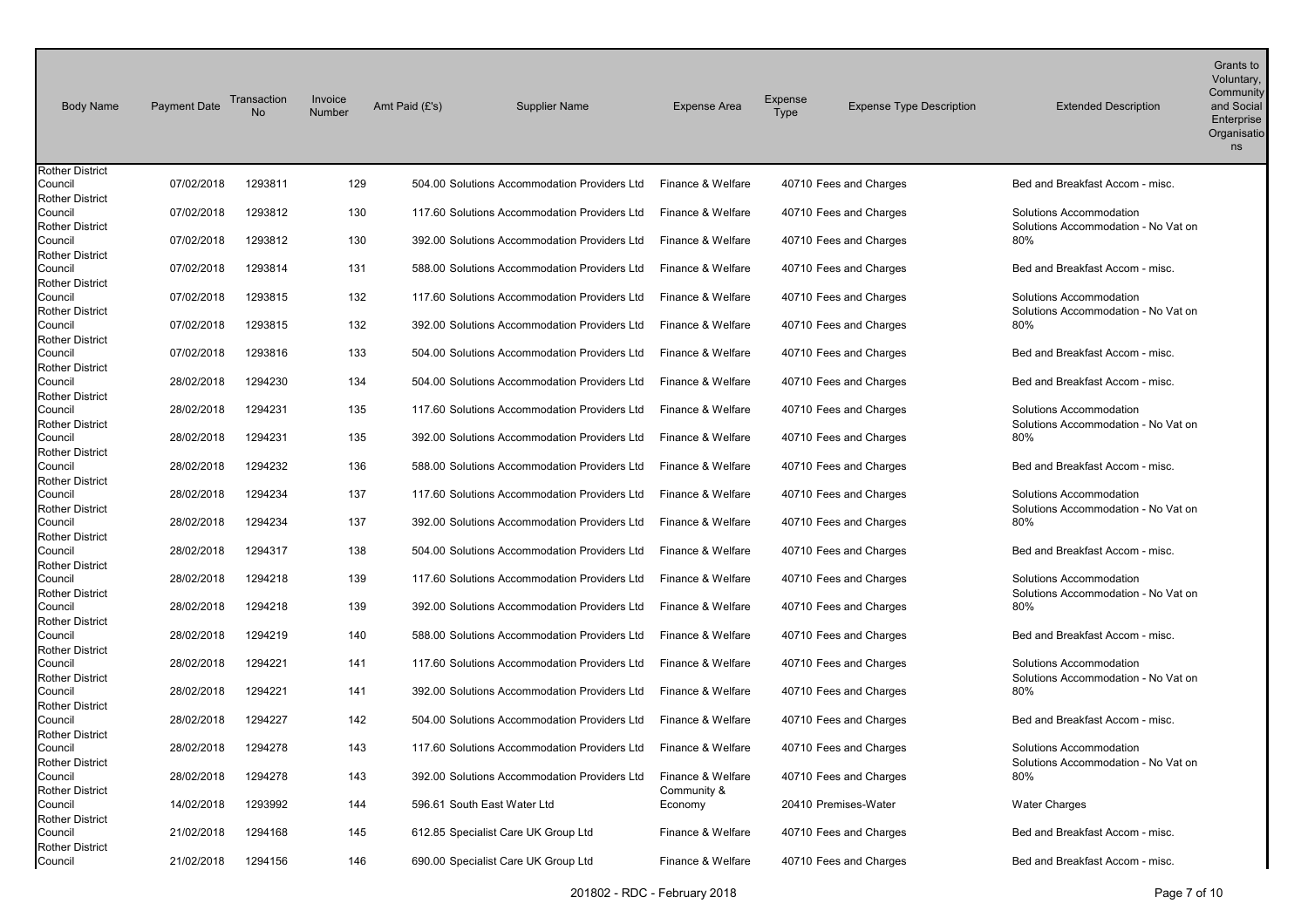| <b>Body Name</b>                                            | <b>Payment Date</b> | Transaction<br>No | Invoice<br>Number | Amt Paid (£'s)       | <b>Supplier Name</b>                    | <b>Expense Area</b>            | Expense<br><b>Type</b> | <b>Expense Type Description</b>                | <b>Extended Description</b>          | Grants to<br>Voluntary,<br>Community<br>and Social<br>Enterprise<br>Organisatio<br>ns |
|-------------------------------------------------------------|---------------------|-------------------|-------------------|----------------------|-----------------------------------------|--------------------------------|------------------------|------------------------------------------------|--------------------------------------|---------------------------------------------------------------------------------------|
| <b>Rother District</b><br>Council                           | 07/02/2018          | 1293802           | 147               |                      | 630.00 Specialist Care UK Group Ltd     | Finance & Welfare              |                        | 40710 Fees and Charges                         | Bed and Breakfast Accom - misc.      |                                                                                       |
| <b>Rother District</b>                                      |                     |                   |                   |                      |                                         |                                |                        |                                                |                                      |                                                                                       |
| Council<br><b>Rother District</b>                           | 07/02/2018          | 1293845           | 148               |                      | 1,215.00 Specialist Care UK Group Ltd   | Finance & Welfare              |                        | 40710 Fees and Charges                         | Bed and Breakfast Accom - misc.      |                                                                                       |
| Council                                                     | 14/02/2018          | 1293967           | 149               |                      | 784.28 Specialist Care UK Group Ltd     | Finance & Welfare              |                        | 40710 Fees and Charges                         | Bed and Breakfast Accom - misc.      |                                                                                       |
| Rother District<br>Council                                  | 21/02/2018          | 1294134           | 150               |                      | 677.14 Specialist Care UK Group Ltd     | Finance & Welfare              |                        | 40710 Fees and Charges                         | Bed and Breakfast Accom - misc.      |                                                                                       |
| Rother District<br>Council                                  | 14/02/2018          | 1293907           | 151               | 633.30 Streetlights  |                                         | Community &<br>Economy         |                        | Premises-Repairs, Mtce,<br>20110 Refurbishment | Lighting Repairs                     |                                                                                       |
| <b>Rother District</b><br>Council                           | 14/02/2018          | 1293916           | 152               | 603.00 Streetlights  |                                         | Community &<br>Economy         |                        | Premises-Repairs, Mtce,<br>20110 Refurbishment | <b>Lighting Repairs</b>              |                                                                                       |
| <b>Rother District</b>                                      |                     |                   |                   |                      |                                         | Strategy &                     |                        |                                                |                                      |                                                                                       |
| Council<br><b>Rother District</b>                           | 07/02/2018          | 1293683           | 153               |                      | 1,000.00 Sussex Wildlife Trust          | Planning                       |                        | 40710 Fees and Charges                         | <b>Consultants Fees</b>              |                                                                                       |
| Council                                                     | 07/02/2018          | 1293730           | 154               |                      | 3,000.00 The Build Works                | Finance & Welfare              |                        | 89200 DFG Assistance                           | <b>Disabled Facilities Grant</b>     |                                                                                       |
| <b>Rother District</b><br>Council                           | 14/02/2018          | 1293892           | 155               |                      | 5,810.67 The Build Works                | Finance & Welfare              |                        | 89200 DFG Assistance                           | <b>Disabled Facilities Grant</b>     |                                                                                       |
| <b>Rother District</b><br>Council                           | 07/02/2018          | 1293468           | 156               |                      | 1,170.00 The Management Centre (UK) Ltd | Corporate &<br>Human Resources |                        | 50530 Other Third Party Payments               | Sussex Train Consor-Training Course  |                                                                                       |
| Rother District<br>Council<br><b>Rother District</b>        | 07/02/2018          | 1293468           | 156               |                      | 40.20 The Management Centre (UK) Ltd    | Corporate &<br>Human Resources |                        | 50530 Other Third Party Payments               | STC - Travel and subsistence         |                                                                                       |
| Council                                                     | 07/02/2018          | 1293847           | 157               |                      | 1,300.00 The Property Cafe              | Finance & Welfare              |                        | 40710 Fees and Charges                         | Rent in Advance for Homeless         |                                                                                       |
| <b>Rother District</b><br>Council<br><b>Rother District</b> | 21/02/2018          | 1294199           | 158               |                      | 1,074.00 Yellowday Training Ltd         | Corporate &<br>Human Resources |                        | 50530 Other Third Party Payments               | Sussex Train Consor-Training Course  |                                                                                       |
| Council<br><b>Rother District</b>                           | 07/02/2018          | 1293840           | 159               |                      | 4,750.00 Zurich Insurance plc           | Finance & Welfare              | 41410 Insurances       |                                                | <b>Excess on Liabilities</b>         |                                                                                       |
| Council                                                     | 22/02/2018          | 11003188          | 160               |                      | 753.00 Her Majestys Court Service       | Finance & Welfare              |                        | 40710 Fees and Charges                         | Court Costs/Fees                     |                                                                                       |
| <b>Rother District</b><br>Council                           | 22/02/2018          | 11003163          | 161               |                      | 648.00 Her Majestys Court Service       | Finance & Welfare              |                        | 40710 Fees and Charges                         | Court Costs/Fees                     |                                                                                       |
| <b>Rother District</b><br>Council                           | 28/02/2018          | 1294026           | 162               |                      | 1,165.08 Valuation Office Agency        | Community &<br>Economy         |                        | 40710 Fees and Charges                         | <b>Valuation Services</b>            |                                                                                       |
| <b>Rother District</b><br>Council<br><b>Rother District</b> | 07/02/2018          | 1293723           | 163               | 1,800.00 Colin A May |                                         | Community &<br>Economy         |                        | Premises-Repairs, Mtce,<br>20110 Refurbishment | Repairs/Maintenance - various        |                                                                                       |
| Council                                                     | 21/02/2018          | 1294193           | 164               |                      | 22,142.92 J H Payne and Sons Ltd        | Community &<br>Economy         |                        | Premises-Repairs, Mtce,<br>20110 Refurbishment | colonnade water proofing and repairs |                                                                                       |
| <b>Rother District</b><br>Council                           | 14/02/2018          | 1293983           | 165               | 1,042.80 Engineering | William G Fuller Co Ltd T/A Fullers     | Community &<br>Economy         |                        | Premises-Repairs, Mtce,<br>20110 Refurbishment | Parks - Playground Repairs           |                                                                                       |
| <b>Rother District</b><br>Council                           | 14/02/2018          | 1293982           | 166               | 5,596.32 Engineering | William G Fuller Co Ltd T/A Fullers     | Community &<br>Economy         |                        | Premises-Repairs, Mtce,<br>20110 Refurbishment | Parks- Landscaping Works             |                                                                                       |
| Rother District<br>Council                                  | 07/02/2018          | 1293775           | 167               |                      | 1,056.00 East Sussex County Council     | Strategy &<br>Planning         | 50210 Other L.As       |                                                | Fee Payments to ESCC                 |                                                                                       |
| Rother District<br>Council                                  | 07/02/2018          | 1293776           | 168               |                      | 4,692.00 East Sussex County Council     | Strategy &<br>Planning         | 50210 Other L.As       |                                                | Fee Payments to ESCC                 |                                                                                       |
| Rother District<br>Council                                  | 14/02/2018          | 1293843           | 169               |                      | 1,350.00 East Sussex County Council     | Community &<br>Economy         |                        | 50410 Grants - Other Organisations             | Sports Development - Active Rother   | Yes                                                                                   |
|                                                             |                     |                   |                   |                      |                                         | 201802 - RDC - February 2018   |                        |                                                | Page 8 of 10                         |                                                                                       |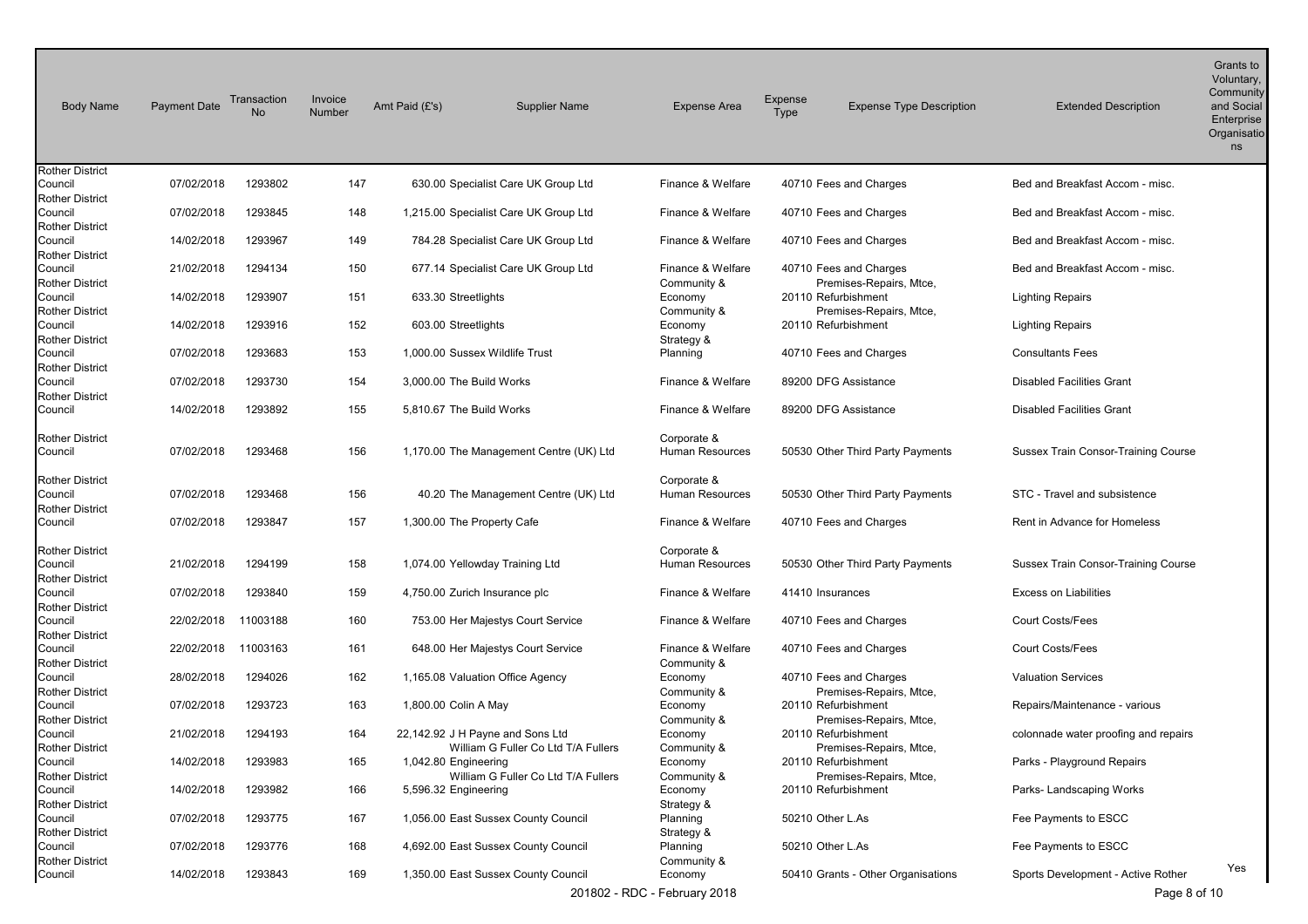| <b>Body Name</b>                                            | <b>Payment Date</b> | Transaction<br><b>No</b> | Invoice<br>Number | Amt Paid (£'s) | <b>Supplier Name</b>                                                                                                                              | <b>Expense Area</b>    | Expense<br><b>Type</b> | <b>Expense Type Description</b>                | <b>Extended Description</b>      | Grants to<br>Voluntary,<br>Community<br>and Social<br>Enterprise<br>Organisatio<br>ns |
|-------------------------------------------------------------|---------------------|--------------------------|-------------------|----------------|---------------------------------------------------------------------------------------------------------------------------------------------------|------------------------|------------------------|------------------------------------------------|----------------------------------|---------------------------------------------------------------------------------------|
| <b>Rother District</b><br>Council                           | 21/02/2018          | 1294086                  | 170               |                | 1,080.00 East Sussex County Council                                                                                                               | Corporate Core         |                        | 40710 Fees and Charges                         | Communications - Officer costs   |                                                                                       |
| <b>Rother District</b>                                      |                     |                          |                   |                |                                                                                                                                                   | Community &            |                        |                                                |                                  |                                                                                       |
| Council                                                     | 21/02/2018          | 1293851                  | 171               |                | 3,908.95 East Sussex County Council                                                                                                               | Economy                |                        | 20610 Premises-Rents                           | Rent Johnson Field Camber ESCC   |                                                                                       |
| <b>Rother District</b><br>Council                           | 14/02/2018          | 1293861                  | 172               |                | 4,560.00 East Sussex County Council                                                                                                               | Community &<br>Economy |                        | Premises-Repairs, Mtce,<br>20110 Refurbishment | Parks- Tree Works                |                                                                                       |
| <b>Rother District</b>                                      |                     |                          |                   |                |                                                                                                                                                   |                        |                        |                                                |                                  |                                                                                       |
| Council                                                     | 21/02/2018          | 1294212                  | 173               |                | 47,520.00 East Sussex County Council                                                                                                              | Corporate Core         |                        | 40710 Fees and Charges                         | Communications - Officer costs   |                                                                                       |
| <b>Rother District</b>                                      |                     |                          |                   |                |                                                                                                                                                   | Environmental          |                        |                                                |                                  |                                                                                       |
| Council                                                     | 28/02/2018          | 1294247                  | 174               |                | 1,000.00 East Sussex County Council                                                                                                               | Health                 |                        | 42000 Partnership Projects                     | Sussex CEHO Joint Initiatives    |                                                                                       |
| <b>Rother District</b>                                      |                     |                          |                   |                | Laser Energy Buying Group (Kent County Corporate &                                                                                                |                        |                        |                                                |                                  |                                                                                       |
| Council                                                     | 22/02/2018          | 1294012                  | 175               |                | 605.89 Council Commercial Services)                                                                                                               | Human Resources        |                        | 20310 Premises-Gas                             | Gas Charges 20% VAT Rate         |                                                                                       |
| <b>Rother District</b><br>Council                           | 22/02/2018          | 1294012                  | 175               |                | Laser Energy Buying Group (Kent County Corporate &<br>434.36 Council Commercial Services)                                                         | <b>Human Resources</b> |                        | 20310 Premises-Gas                             | Gas Charges 20% VAT Rate         |                                                                                       |
| <b>Rother District</b><br>Council<br><b>Rother District</b> | 22/02/2018          | 1294012                  | 175               |                | Laser Energy Buying Group (Kent County Corporate &<br>83.78 Council Commercial Services)<br>Laser Energy Buying Group (Kent County Community &    | Human Resources        |                        | 20310 Premises-Gas                             | Gas Charges 5% VAT Rate          |                                                                                       |
| Council                                                     | 22/02/2018          | 1294014                  | 176               |                | 52.31 Council Commercial Services)                                                                                                                | Economy                |                        | 20210 Premises-Electricity                     | Electricity Charges 5% VAT Rate  |                                                                                       |
| <b>Rother District</b><br>Council                           | 22/02/2018          | 1294014                  | 176               |                | Laser Energy Buying Group (Kent County Community &<br>497.74 Council Commercial Services)                                                         | Economy                |                        | 20210 Premises-Electricity                     | Electricity Charges 20% VAT Rate |                                                                                       |
| <b>Rother District</b><br>Council<br><b>Rother District</b> | 22/02/2018          | 1294014                  | 176               |                | Laser Energy Buying Group (Kent County Community &<br>350.50 Council Commercial Services)<br>Laser Energy Buying Group (Kent County Community &   | Economy                |                        | 20210 Premises-Electricity                     | Electricity Charges 5% VAT Rate  |                                                                                       |
| Council                                                     | 22/02/2018          | 1294014                  | 176               |                | 399.72 Council Commercial Services)                                                                                                               | Economy                |                        | 20210 Premises-Electricity                     | Electricity Charges 5% VAT Rate  |                                                                                       |
| <b>Rother District</b><br>Council<br><b>Rother District</b> | 22/02/2018          | 1294014                  | 176               |                | Laser Energy Buying Group (Kent County Community &<br>1,045.26 Council Commercial Services)<br>Laser Energy Buying Group (Kent County Community & | Economy                |                        | 20210 Premises-Electricity                     | Electricity Charges 20% VAT Rate |                                                                                       |
| Council<br><b>Rother District</b>                           | 22/02/2018          | 1294014                  | 176               |                | 443.91 Council Commercial Services)<br>Laser Energy Buying Group (Kent County Community &                                                         | Economy                |                        | 20210 Premises-Electricity                     | Electricity Charges 5% VAT Rate  |                                                                                       |
| Council                                                     | 22/02/2018          | 1294014                  | 176               |                | 50.35 Council Commercial Services)                                                                                                                | Economy                |                        | 20210 Premises-Electricity                     | Electricity Charges 5% VAT Rate  |                                                                                       |
| <b>Rother District</b><br>Council<br><b>Rother District</b> | 22/02/2018          | 1294014                  | 176               |                | Laser Energy Buying Group (Kent County<br>111.85 Council Commercial Services)<br>Laser Energy Buying Group (Kent County Community &               | Community &<br>Economy |                        | 20210 Premises-Electricity                     | Electricity Charges 5% VAT Rate  |                                                                                       |
| Council<br><b>Rother District</b>                           | 22/02/2018          | 1294014                  | 176               |                | 434.68 Council Commercial Services)<br>Laser Energy Buying Group (Kent County                                                                     | Economy<br>Community & |                        | 20210 Premises-Electricity                     | Electricity Charges 20% VAT Rate |                                                                                       |
| Council<br><b>Rother District</b>                           | 22/02/2018          | 1294014                  | 176               |                | 2,593.45 Council Commercial Services)<br>Laser Energy Buying Group (Kent County                                                                   | Economy<br>Community & |                        | 20210 Premises-Electricity                     | Electricity Charges 5% VAT Rate  |                                                                                       |
| Council                                                     | 22/02/2018          | 1294014                  | 176               |                | 483.86 Council Commercial Services)                                                                                                               | Economy                |                        | 20210 Premises-Electricity                     | Electricity Charges 20% VAT Rate |                                                                                       |
| <b>Rother District</b><br>Council<br><b>Rother District</b> | 22/02/2018          | 1294014                  | 176               |                | Laser Energy Buying Group (Kent County Community &<br>124.55 Council Commercial Services)<br>Laser Energy Buying Group (Kent County               | Economy<br>Community & |                        | 20210 Premises-Electricity                     | Electricity Charges 5% VAT Rate  |                                                                                       |
| Council                                                     | 22/02/2018          | 1294014                  | 176               |                | 491.15 Council Commercial Services)                                                                                                               | Economy                |                        | 20210 Premises-Electricity                     | Electricity Charges 20% VAT Rate |                                                                                       |
| <b>Rother District</b><br>Council                           | 22/02/2018          | 1294014                  | 176               |                | Laser Energy Buying Group (Kent County ICT & Customer<br>195.34 Council Commercial Services)                                                      | Services               |                        | 20210 Premises-Electricity                     | Electricity Charges 5% VAT Rate  |                                                                                       |
| <b>Rother District</b><br>Council                           | 22/02/2018          | 1294014                  | 176               |                | Laser Energy Buying Group (Kent County Corporate &<br>4,163.58 Council Commercial Services)                                                       | Human Resources        |                        | 20210 Premises-Electricity                     | Electricity Charges 20% VAT Rate |                                                                                       |